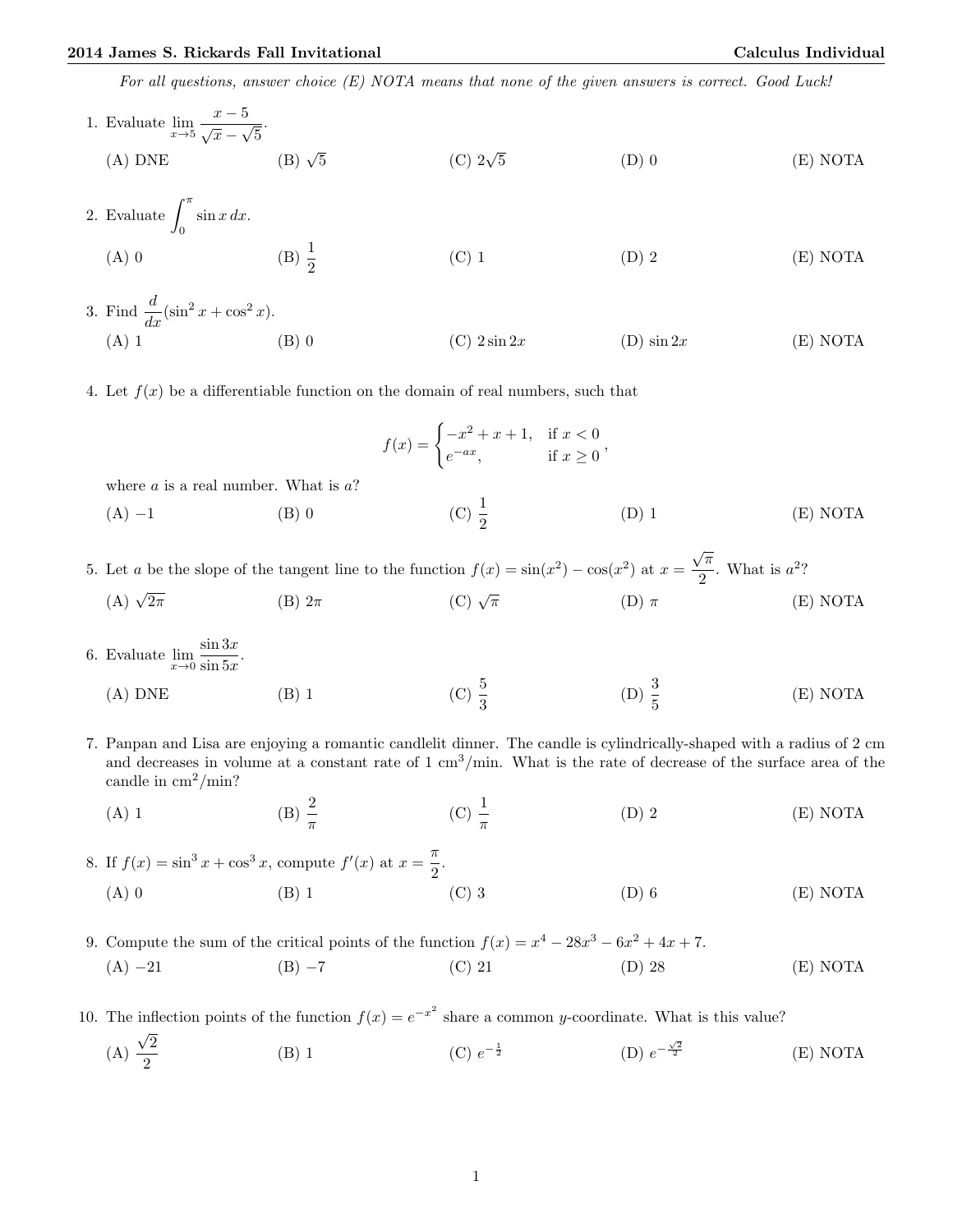0

- 11. Use the Midpoint rule on [0, 3] with three equal subintervals to approximate the value of  $\int_0^3$  $\cos(\pi x^2) dx$ .
	- $(A) \frac{\sqrt{2}}{2}$ √ √ √ 2 (B)  $\frac{\sqrt{2}}{2}$ 2 (C) 1 (D)  $\frac{3\sqrt{2}}{2}$ 2 (E) NOTA
- 12. A particle is moving on the x-axis, with a position function of  $p(t) = t^2 t$ , where t represents time. What is the average value of the particle's velocity on the interval [1, 2]?
	- (A) 0 (B)  $\frac{5}{6}$ (C) 1 (D) 2 (E) NOTA

13. There is a family of functions that are the solution to  $\int -\frac{dx}{2}$  $\frac{dx}{2}$ . Consider the parabola  $y = x^2$  and the line  $y = 2x$ . One of the functions in the aforementioned function family intersects the parabola and the line between the origin and  $x = 2$ . What is the greatest distance between the point of intersection with the line and the point of intersection with the parabola? √ √

 $(A)$  0 5 5  $(C)$ <sup>2</sup> 5 5 (D)  $\frac{1}{2}$ (E) NOTA

14. Jenny and Siddarth enjoy lying together under the light of a starry night sky, gazing up at the heavens in the midst of a calm meadow. Jenny always spots Polaris, the north pole star. Meanwhile, Siddarth likes to first spot Sirius, the brightest star in the night sky. They map the appearance of the night sky in the form of a polar graph over a the brightest star in the night sky. They map the appearance of the night sky in the form of a polar graph over a<br>period of time, with Polaris as the origin, and Siddarth notes that Sirius follows a path of the form  $r = \frac$  $\frac{\sin \theta}{\sin \theta}$ . What is the closest distance that Sirius is from Polaris on the map?

(A) 
$$
\frac{\sqrt{3}}{2}
$$
 (B) 2 (C) 1 (D)  $\frac{1}{2}$  (E) NOTA

15. Compute  $\int_1^1$ 0  $e^x$  $\frac{c}{e^{2x}+1}dx$ . (A) arctan  $e - \frac{\pi}{4}$ 4 (B)  $e-1$ (C)  $\ln \frac{\pi}{4}$  $(D)$  arctan  $e$  (E) NOTA

16. Li'l Rami is playing as a lone striker in the Nicaraguan national football team in the 2018 World Cup, and he needs to make one more goal for them to qualify for the finals, and the goalkeeper is distracted. He kicks the ball at an angle of 30 $\degree$  with a velocity of 60 m/s. Assuming that acceleration due to gravity is 10 m/s<sup>2</sup>, what is the maximum distance in meters that Li'l Rami can be from the goal in order to kick the ball to or past the goal line? (Note:

- Assume that the ball does not roll or bounce after the first impact)<br>
(A)  $60\sqrt{3}$  (B) 180 (C)  $180\sqrt{3}$ (A)  $60\sqrt{3}$ (C)  $180\sqrt{3}$  (D) 240 (E) NOTA
- 17. Consider the region bound between the functions  $y = x^2 + 1$  and  $y = -x^2 + 2$ ; compute the volume of the solid generated by rotating this region around the  $x$ -axis. √ √
	- $(A)$   $2\pi$ √ (B)  $2\sqrt{2}$  $\overline{2}$  (C)  $\frac{2\pi}{ }$ 2 3  $(D)$ <sup>2</sup> 2 3 (E) NOTA
- 18. A triangular prism with an equilateral base is growing in volume at a constant rate of  $20\sqrt{3}$  units<sup>3</sup>/sec, and the height of the prism is growing at a constant rate of 4 units/sec. What is the rate of change of the side length of the base when the height is 5 units and the side length is 2 units?
	- (A)  $\frac{18}{5}$ (B) 16 (C)  $\frac{16\sqrt{3}}{15}$ 15 (D)  $\frac{16\sqrt{3}}{2}$ 3 (E) NOTA
- 19. Evaluate  $\sum_{n=1}^{\infty}$  $n=0$  $\frac{1}{(2n+1)!}$ . (A) Diverges (B)  $e$  $^{2}+1$ 2e (D)  $\frac{e^2-1}{2}$ 2e (E) NOTA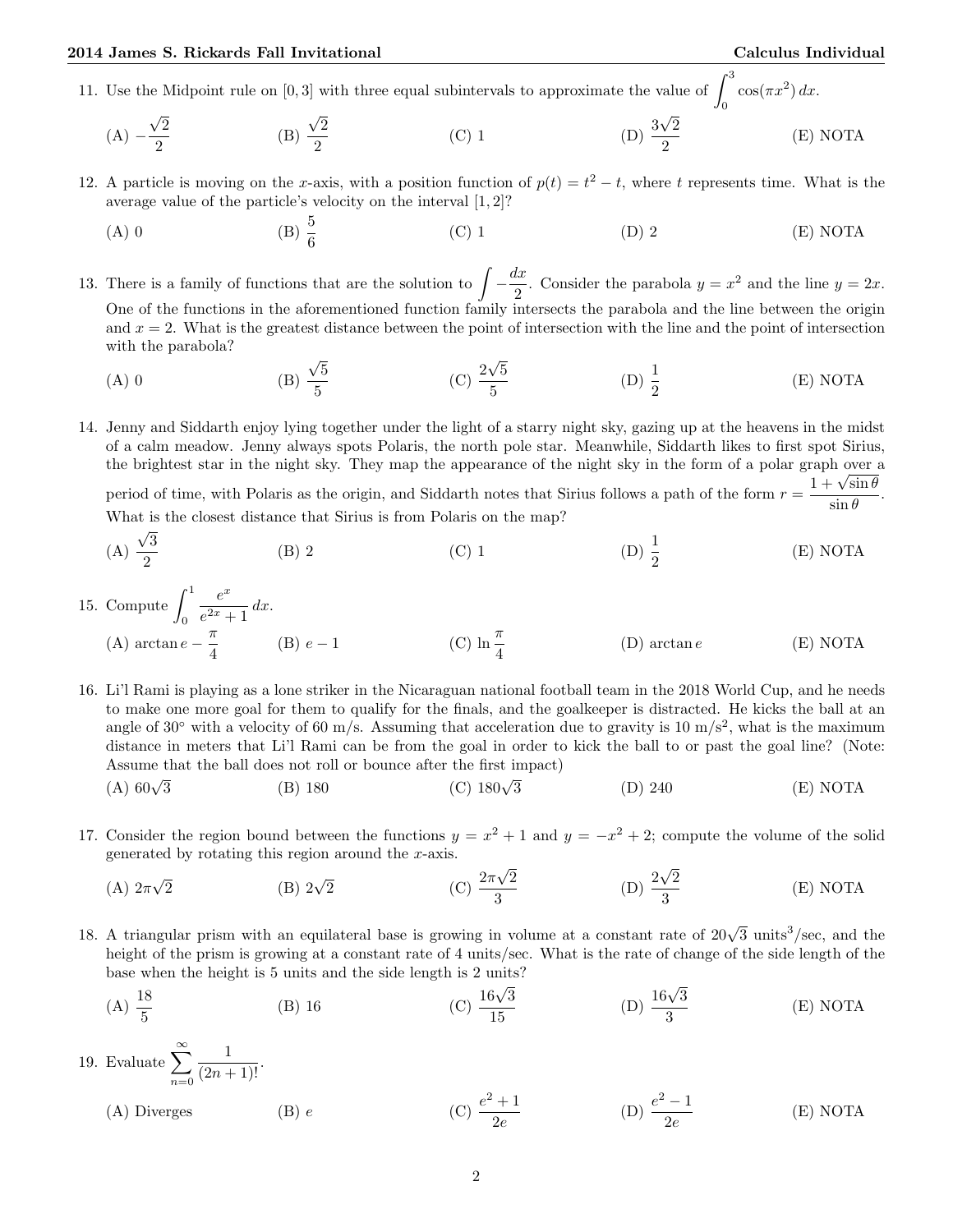20. Calculus can actually help quite a bit with olympiad inequalities, particularly convexity/concavity. Think about when the minima and maxima of a convex function occur, and use this to find the maximum of the following expression, for  $0 \leq x, y, z \leq 1$ :

$$
\frac{x}{yz+1} + \frac{y}{zx+1} + \frac{z}{xy+1} + (1-x)(1-y)(1-z).
$$

(Hint: First, notice how it's symmetric in terms of  $x, y, z$ . Now let  $f(x)$  be this expression, with x as the variable and y and z being arbitrary constants. What's the sign of the second derivative of  $f(x)$ ?

(A) 1 (B)  $\frac{3}{2}$ (C) 2 (D) 3 (E) NOTA

Tricks tend to be very useful in calculus when it comes to computations. For questions 21-24, you will be provided a hint to a trick that will make the integrals easier to evaluate. Some of these tricks are simpler than others, but they can prove to be quite useful in evaluating integrals that otherwise look pretty tricky.

21. Sometimes making substitutions for functions can simplify an integral's expresion, and makes it easier to see how to integrate it. Try this for evaluating the following antiderivative, the answer to which is the answer to this question:

$$
\int \frac{x^4}{1+x+\frac{x^2}{2!}+\cdots+\frac{x^4}{4!}}\,dx.
$$

(Hint: try clearing the denominator. What's the derivative of the bottom function?)

- $(A) \ln(x^4 + 4x^3 + 12x^2 + 24x + 24) + C$ (B)  $-24\ln(x^4+4x^3+12x^2+24x+24)+C$ (C)  $x - \ln(x^4 + 4x^3 + 12x^2 + 24x + 24) + C$ (D)  $24x - 24\ln(x^4 + 4x^3 + 12x^2 + 24x + 24) + C$ (E) NOTA
- 22. Substitution of a new variable can also sometimes make integrals either easier to evaluate, or sometimes reveal properties about them that make them easier to evaluate. If you took last year's calculus individual test (either via practice or during the real thing), you'll notice that I like having some trigonometric integrals involving symmetry (e.g. substituting x for  $\frac{\pi}{2} - u$  yielded the same value, but a different integral – the two integrals added up to something quite nice). This next integral doesn't use the exact same concept, but try to keep the idea in mind; the value of the following integral is the answer to this question:

(A) 
$$
\frac{\pi}{2} \ln 2
$$
 (B)  $\frac{1}{2}$  (C) 1 (D)  $\pi \ln 2$  (E) NOTA

23. The tangent half-angle substitution (or known as the Weierstrass substitution to some) is a very useful technique; according to Spivak, "the world's sneakiest substitution is undoubtedly" this substitution<sup>1</sup>. It becomes very useful for evaluating trigonometric integrals, as it turns them strictly into integrals of rational functions. The substitution involves substituting tan  $\frac{x}{5}$  for the new variable t (now try to find sin x and cos x in terms of t! Hint: remember 2 that  $\cos^2 x = \frac{1}{x}$  $\frac{1}{\sec^2 x}$ ). Now use this substitution to evaluate the following integral, the value of which is the answer to this question:

$$
\int_{\frac{\pi}{2}}^{\frac{2\pi}{3}} \frac{1}{1+2\sin x} dx.
$$
\n(A)  $\frac{\sqrt{3}}{3} \ln \left( \frac{\sqrt{3}+1}{2} \right)$  (B)  $1 - 2 \ln \left( \frac{\sqrt{3}+1}{2} \right)$  (C)  $\frac{\sqrt{3}}{3} \ln(\sqrt{3}-1)$  (D)  $\frac{\sqrt{3}}{3} \ln(\sqrt{3}+1)$  (E) NOTA

<sup>&</sup>lt;sup>1</sup>Michael Spivak, Calculus. Cambridge University Press, Cambridge, United Kingdom, 2006. p. 382-383.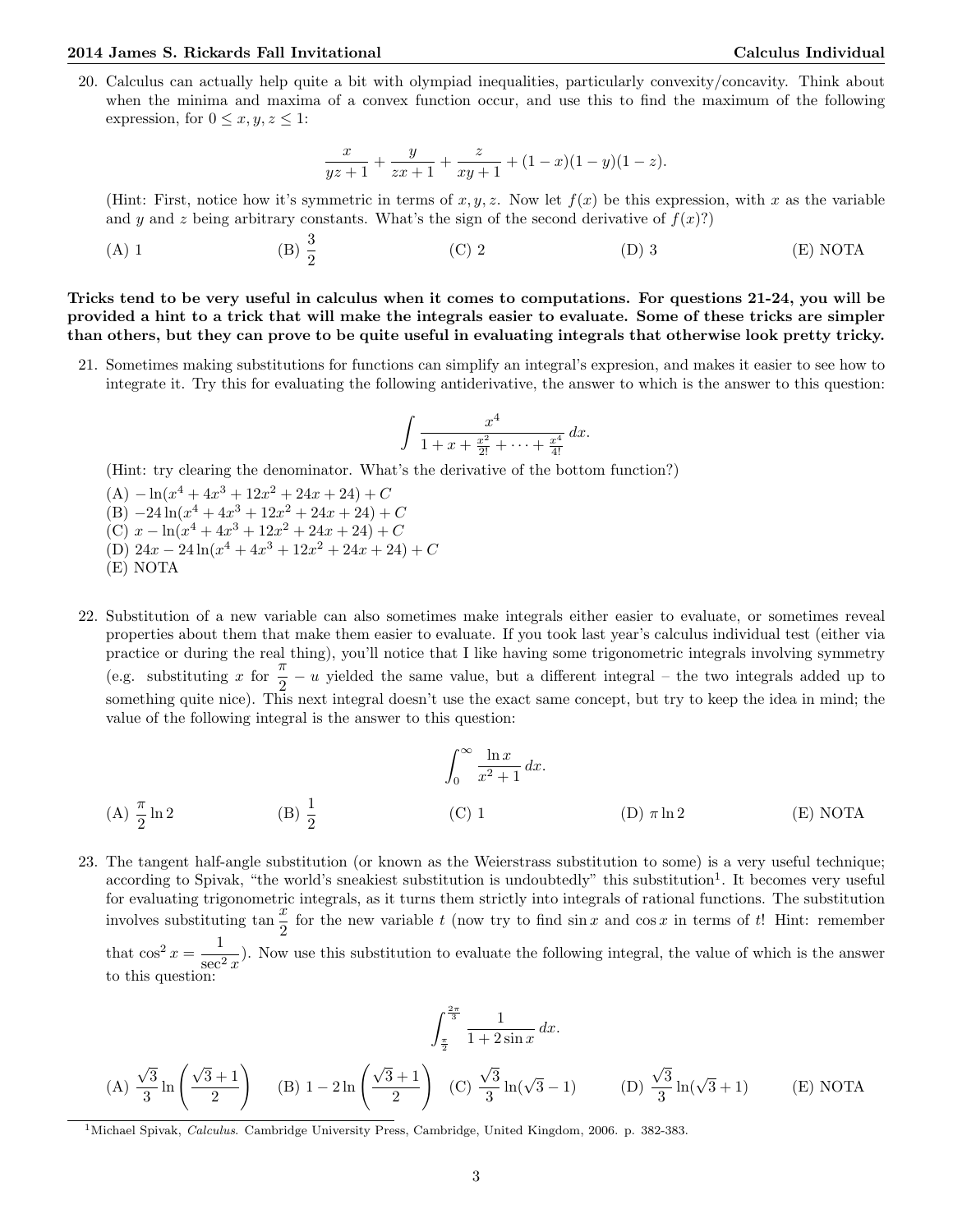24. This question involves one of Richard Feynman's favorite tools from his toolbox, one not often taught in the classroom. Aptly called "differentiation under the integral sign," a special case of it, known as the Leibniz integral rule, states the following: given the two-variable function  $f(a, x)$ , let  $F(a) = \int^{x_1}$  $\overline{x_0}$  $f(a, x) dx$ . Then

$$
\frac{d}{da}F(a) = \frac{d}{dx}\left(\int_{x_0}^{x_1} f(a,x) dx\right) = \int_{x_0}^{x_1} \frac{\partial}{\partial a}f(a,x) dx,
$$

where  $\frac{\partial}{\partial a}f(a,x)$  refers to the result if you treat x like a constant and differentiate with respect to a. Use this to evaluate the following integral, the value of which is the answer to this question<sup>2</sup>:

$$
\int_0^\infty \frac{\arctan\frac{2014}{x} - \arctan\frac{1}{x}}{x} dx.
$$

(Hint: introduce a new variable a. Perhaps substitute a number for a.)

(A) 
$$
\pi \ln 2014
$$
 \t\t (B)  $\frac{\pi}{2} \ln 2014$  \t\t (C)  $\frac{\pi}{4} \ln 1012$  \t\t (D)  $\frac{\pi}{2} \ln 1012$  \t\t (E) NOTA

25. Evaluate 
$$
\int \arctan \left( \frac{1-x}{x} \right) dx
$$
.  
\n(A)  $x \arctan \left( \frac{1-x}{x} \right) + \frac{\ln(2x^2 - 2x + 1)}{4} + C$   
\n(B)  $x \arctan \left( \frac{1-x}{x} \right) + \frac{\ln(2x^2 - 2x + 1)}{2} - \frac{\arctan(2x - 1)}{2} + C$   
\n(C)  $x \arctan \left( \frac{1-x}{x} \right) - \frac{\ln(2x^2 - 2x + 1)}{4} - \frac{\arctan(2x - 1)}{2} + C$   
\n(D)  $x \arctan \left( \frac{1-x}{x} \right) + \frac{\ln(2x^2 - 2x + 1)}{4} + \frac{\arctan(2x - 1)}{2} + C$   
\n(E) NOTA

26. In analytic number theory, a useful identity (known as Abel's identity<sup>3</sup>) can be stated as the following: for a function  $a(n)$  defined on the positive integers, let

$$
A(x) = \sum_{n \le x} a(n),
$$

where  $A(x) = 0$  if  $x < 1$ . Let  $f(x)$  be a function with a continuous derivative on the interval  $[y, x]$ , where  $0 < y < x$ . Then

$$
\sum_{y < n \le x} a(n)f(n) = A(x)f(x) - A(y)f(y) - \int_y^x A(t)f'(t) \, dt.
$$

Additionally, it is known that there exist real numbers  $c_1, c_2$  such that

$$
\ln x + c_1 < \sum_{n \le x} \frac{\ln p_n}{p_n} < \ln x + c_2,
$$

where  $p_n$  denotes the nth prime. Using these facts, which of the following series converge? (Hint: Consider  $a(n)$ ) where  $a(n)$  is one type of term if n is prime, and 0 otherwise)

$$
\text{I. } \sum_{n=1}^{\infty} \frac{1}{p_n} \qquad \qquad \text{II. } \sum_{n=1}^{\infty} \frac{1}{p_n \ln p_n} \qquad \qquad \text{III. } \sum_{n=1}^{\infty} \frac{\ln p_n}{p_n^2}
$$
\n
$$
\text{(A) I, II} \qquad \qquad \text{(B) I, II, III} \qquad \qquad \text{(C) II only} \qquad \qquad \text{(D) III only} \qquad \qquad \text{(E) NOTA}
$$

 ${}^{2}$ For those with additional calculus experience, there is another multivariable way to solve this integral. Try to find it after the test! Unless, of course, you already found it.

<sup>&</sup>lt;sup>3</sup>If this looks like integration by parts, it's because it pretty much is. It's a consequence (read: can be proved by) the process of integration by parts for a generalized version of the Riemann integral, called the Riemann-Stieltjes integral.